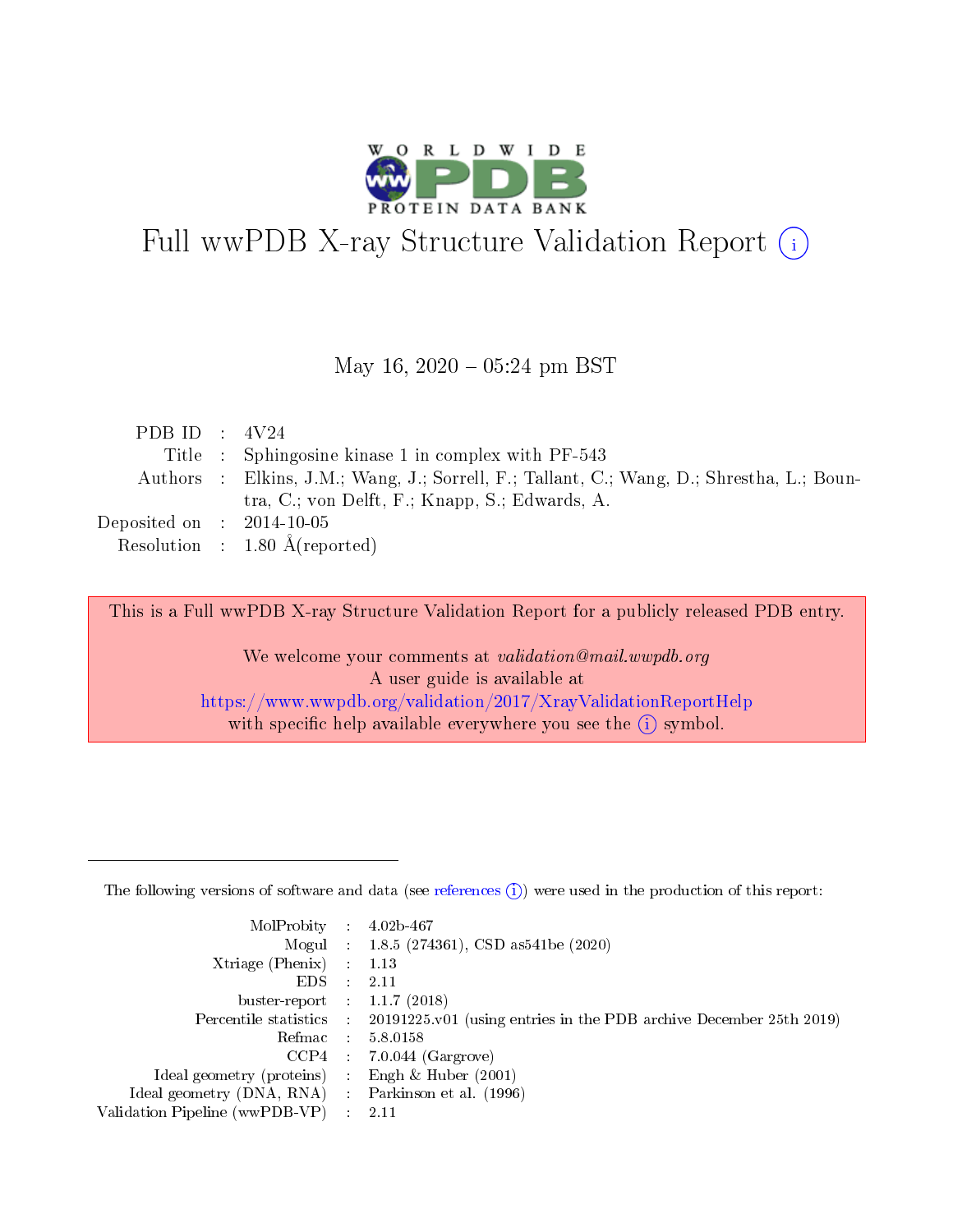# 1 [O](https://www.wwpdb.org/validation/2017/XrayValidationReportHelp#overall_quality)verall quality at a glance  $(i)$

The following experimental techniques were used to determine the structure: X-RAY DIFFRACTION

The reported resolution of this entry is 1.80 Å.

Percentile scores (ranging between 0-100) for global validation metrics of the entry are shown in the following graphic. The table shows the number of entries on which the scores are based.



| Metric                | Whole archive<br>$(\#\text{Entries})$ | Similar resolution<br>$(\# \text{Entries}, \text{resolution range}(\text{\AA}))$ |
|-----------------------|---------------------------------------|----------------------------------------------------------------------------------|
| $R_{free}$            | 130704                                | $5950(1.80-1.80)$                                                                |
| Clashscore            | 141614                                | 6793 $(1.80-1.80)$                                                               |
| Ramachandran outliers | 138981                                | 6697 $(1.80-1.80)$                                                               |
| Sidechain outliers    | 138945                                | 6696 (1.80-1.80)                                                                 |
| RSRZ outliers         | 127900                                | $5850(1.80-1.80)$                                                                |

The table below summarises the geometric issues observed across the polymeric chains and their fit to the electron density. The red, orange, yellow and green segments on the lower bar indicate the fraction of residues that contain outliers for  $>=3, 2, 1$  and 0 types of geometric quality criteria respectively. A grey segment represents the fraction of residues that are not modelled. The numeric value for each fraction is indicated below the corresponding segment, with a dot representing fractions  $\epsilon=5\%$  The upper red bar (where present) indicates the fraction of residues that have poor fit to the electron density. The numeric value is given above the bar.

| Mol | $Chain \  Length$ | Quality of chain |    |                 |
|-----|-------------------|------------------|----|-----------------|
|     | $9 - 1$           | $\%$<br>89%      |    | $5\% \cdot 5\%$ |
|     | 0.71              | $\%$<br>86%      | 8% | 6%              |

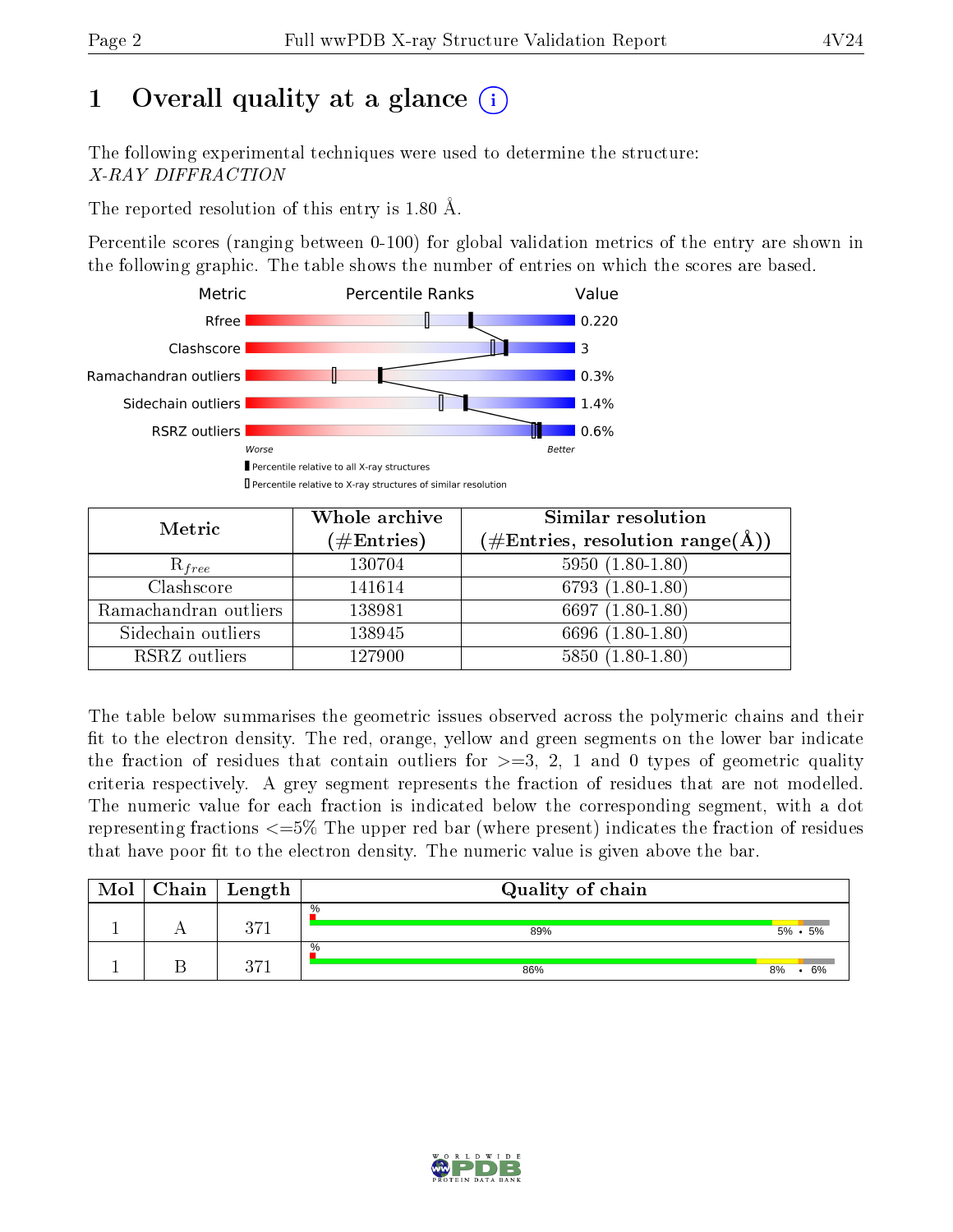# 2 Entry composition  $\left( \cdot \right)$

There are 4 unique types of molecules in this entry. The entry contains 6004 atoms, of which 0 are hydrogens and 0 are deuteriums.

In the tables below, the ZeroOcc column contains the number of atoms modelled with zero occupancy, the AltConf column contains the number of residues with at least one atom in alternate conformation and the Trace column contains the number of residues modelled with at most 2 atoms.

| Mol | Chain Residues | Atoms               |                 |    |  | ZeroOcc   AltConf   Trace |  |  |
|-----|----------------|---------------------|-----------------|----|--|---------------------------|--|--|
|     | 351            | $\rm Total$<br>2735 | 1755 476 484 20 | N. |  |                           |  |  |
|     | 349            | Total<br>2723       | 1752 472 479    |    |  | -20                       |  |  |

Molecule 1 is a protein called SPHINGOSINE KINASE 1.

| ${\bf Chain}$    | Residue | Modelled   | Actual | Comment        | Reference  |
|------------------|---------|------------|--------|----------------|------------|
| А                | 79      | <b>SER</b> |        | expression tag | UNP Q9NYA1 |
| $\bf{A}$         | 80      | MET        |        | expression tag | UNP Q9NYA1 |
| A                | 81      | <b>GLU</b> |        | expression tag | UNP Q9NYA1 |
| А                | 82      | <b>PRO</b> |        | expression tag | UNP Q9NYA1 |
| A                | 83      | $\rm{ARG}$ |        | expression tag | UNP Q9NYA1 |
| A                | 84      | <b>VAL</b> |        | expression tag | UNP Q9NYA1 |
| A                | 85      | <b>GLU</b> |        | expression tag | UNP Q9NYA1 |
| A                | 86      | VAL        |        | expression tag | UNP Q9NYA1 |
| B                | 79      | <b>SER</b> |        | expression tag | UNP Q9NYA1 |
| $\boldsymbol{B}$ | 80      | MET        |        | expression tag | UNP Q9NYA1 |
| B                | 81      | <b>GLU</b> |        | expression tag | UNP Q9NYA1 |
| B                | 82      | <b>PRO</b> |        | expression tag | UNP Q9NYA1 |
| $\boldsymbol{B}$ | 83      | ARG        |        | expression tag | UNP Q9NYA1 |
| B                | 84      | VAL        |        | expression tag | UNP Q9NYA1 |
| B                | 85      | GLU        |        | expression tag | UNP Q9NYA1 |
| B                | 86      | VAL        |        | expression tag | UNP Q9NYA1 |

There are 16 discrepancies between the modelled and reference sequences:

 $\bullet$  Molecule 2 is  $\{(2R)-1-[4-(3-METHYL-5-[(PHENYLSULEONYL)METHYL]PHENOXY\}M$ ETHYL)BENZYL]PYRROLIDIN-2-YL}METHANOL (three-letter code: GYR) (formula:  $C_{27}H_{31}NO_4S$ .

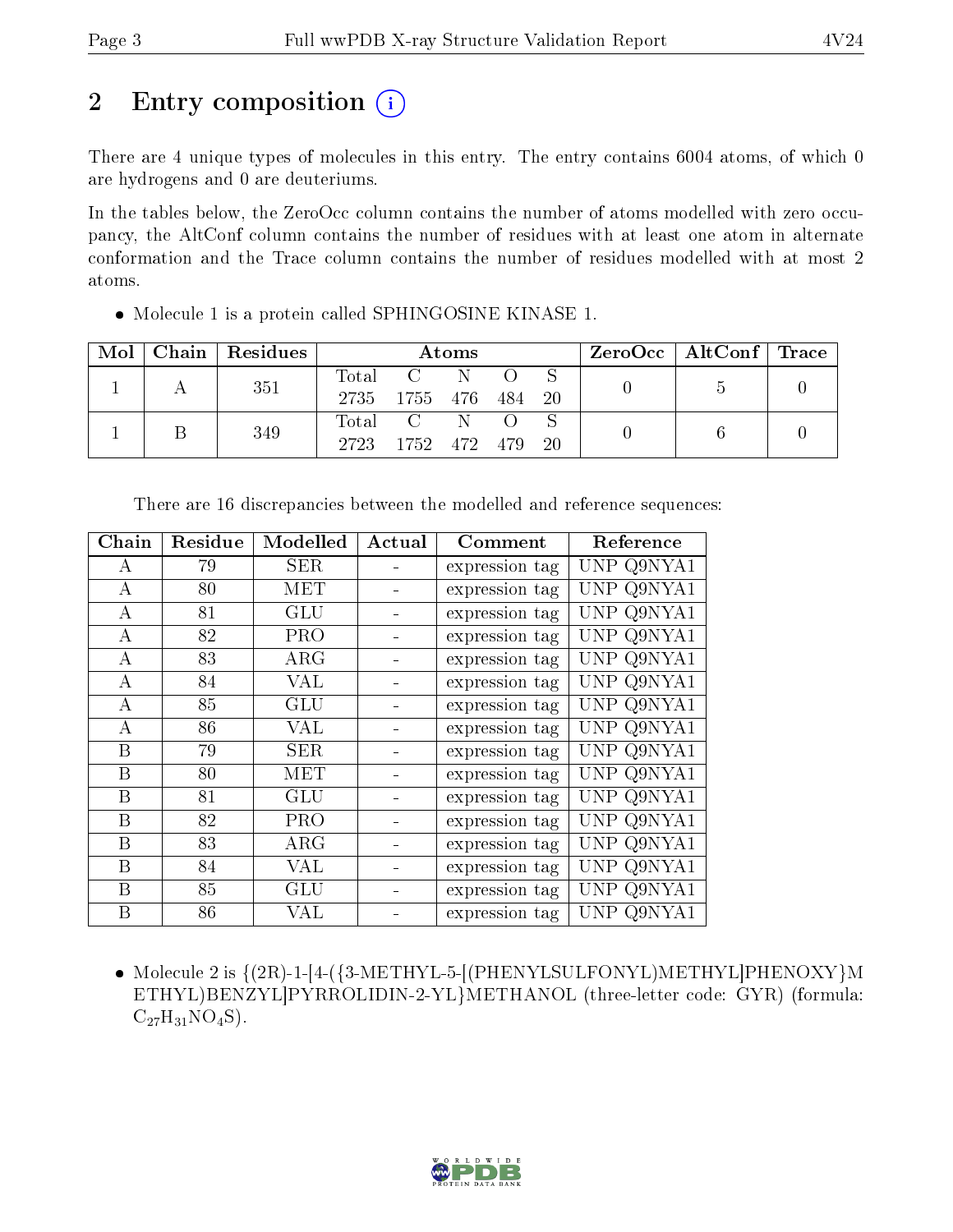

|  |  | Mol   Chain   Residues | Atoms                |               |  |  | $ZeroOcc \   \ AltConf \  $ |  |  |
|--|--|------------------------|----------------------|---------------|--|--|-----------------------------|--|--|
|  |  |                        | Total C N O S        |               |  |  |                             |  |  |
|  |  | $33 \t 27 \t 1 \t 4$   |                      |               |  |  |                             |  |  |
|  |  |                        |                      | Total C N O S |  |  |                             |  |  |
|  |  |                        | $33 \t 27 \t 1 \t 4$ |               |  |  |                             |  |  |

 $\bullet$  Molecule 3 is ACETATE ION (three-letter code: ACT) (formula:  $\rm{C_2H_3O_2}).$ 



|  | $\text{Mol}$   Chain   Residues | Atoms     | ZeroOcc   AltConf |
|--|---------------------------------|-----------|-------------------|
|  |                                 | Total C C |                   |

• Molecule 4 is water.

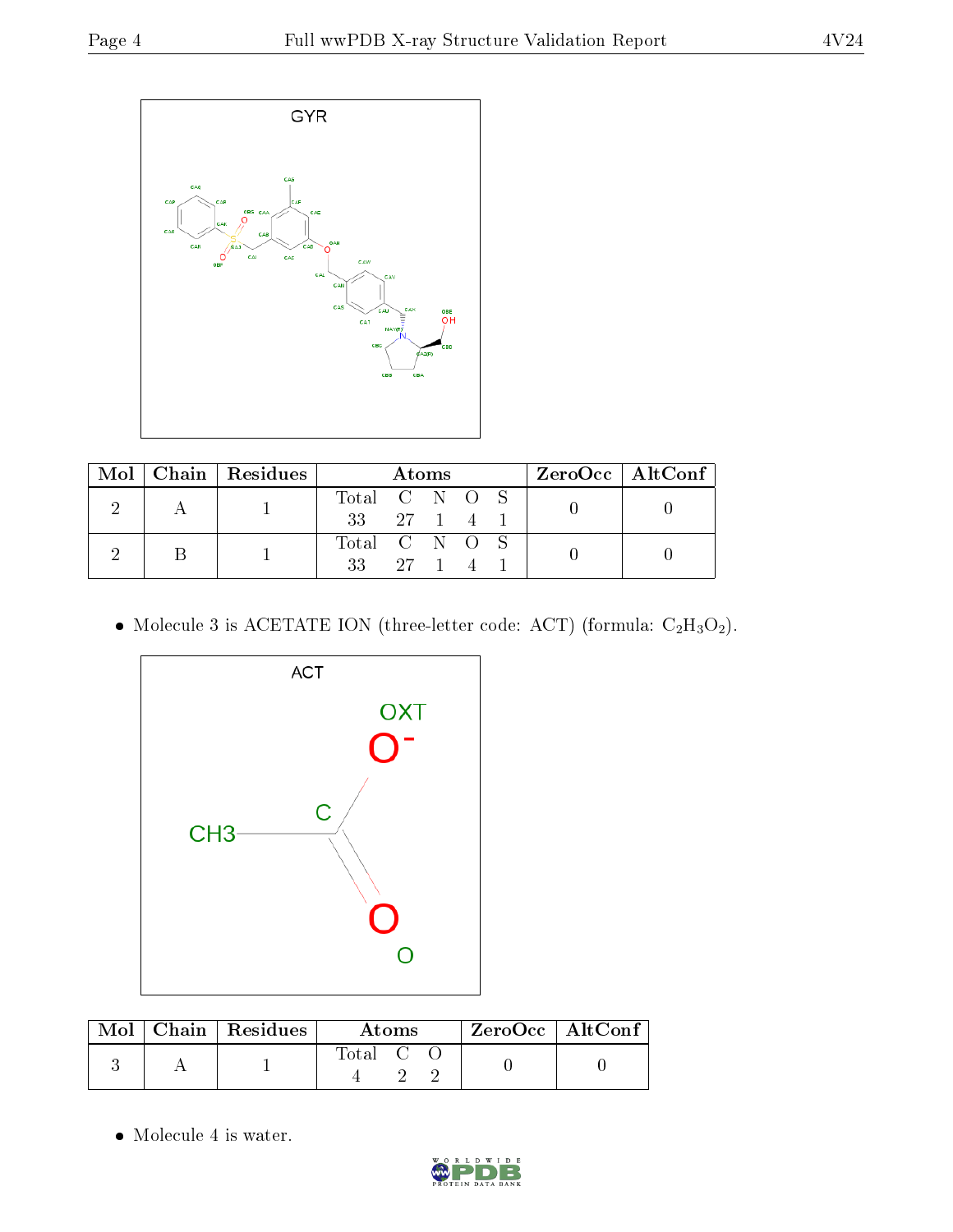|  | Mol   Chain   Residues | Atoms               | $ZeroOcc \mid AltConf$ |
|--|------------------------|---------------------|------------------------|
|  | 229                    | Total<br>229<br>229 |                        |
|  | 247                    | Total<br>247<br>247 |                        |

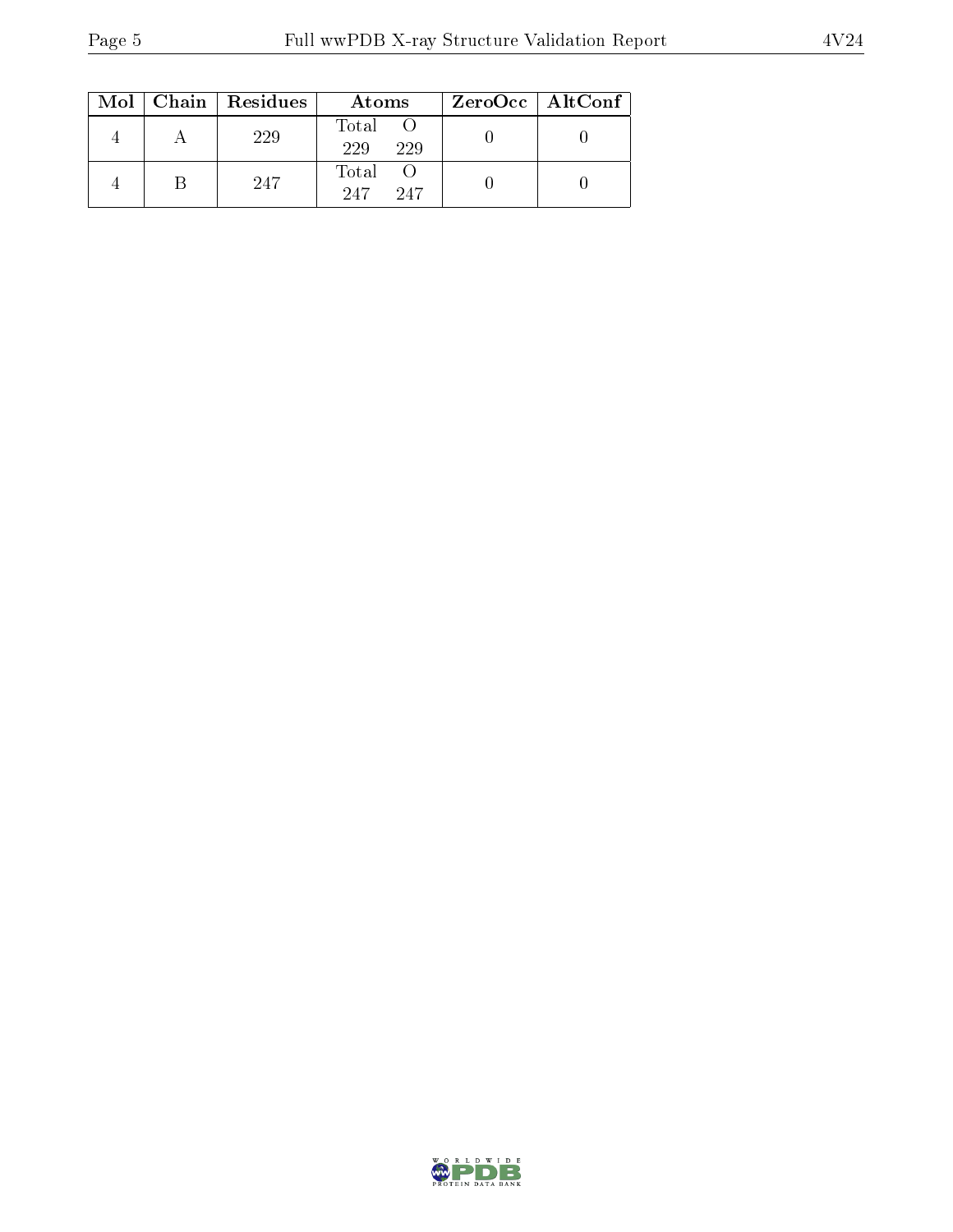# 3 Residue-property plots  $(i)$

These plots are drawn for all protein, RNA and DNA chains in the entry. The first graphic for a chain summarises the proportions of the various outlier classes displayed in the second graphic. The second graphic shows the sequence view annotated by issues in geometry and electron density. Residues are color-coded according to the number of geometric quality criteria for which they contain at least one outlier: green  $= 0$ , yellow  $= 1$ , orange  $= 2$  and red  $= 3$  or more. A red dot above a residue indicates a poor fit to the electron density (RSRZ  $> 2$ ). Stretches of 2 or more consecutive residues without any outlier are shown as a green connector. Residues present in the sample, but not in the model, are shown in grey.



• Molecule 1: SPHINGOSINE KINASE 1

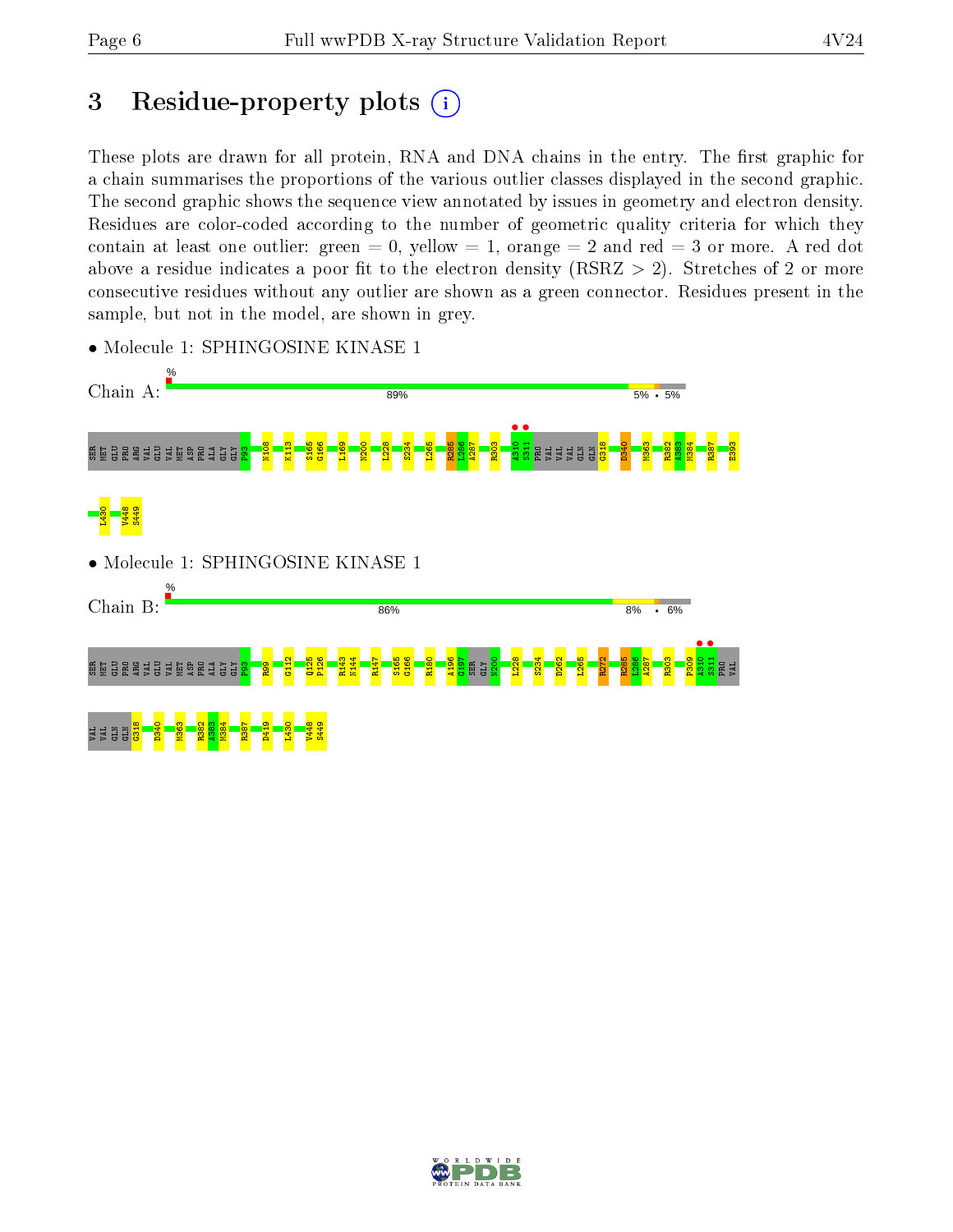# 4 Data and refinement statistics  $(i)$

| Property                                                             | Value                                              | Source     |
|----------------------------------------------------------------------|----------------------------------------------------|------------|
| Space group                                                          | P 1 21 1                                           | Depositor  |
| Cell constants                                                       | $86.57\text{\AA}$<br>$60.55\text{\AA}$<br>89.59Å   |            |
| a, b, c, $\alpha$ , $\beta$ , $\gamma$                               | $90.00^\circ$<br>$107.17^{\circ}$<br>$90.00^\circ$ | Depositor  |
| Resolution $(A)$                                                     | 85.60<br>$-1.80$                                   | Depositor  |
|                                                                      | 43.63<br>$-1.80$                                   | <b>EDS</b> |
| % Data completeness                                                  | 99.9 (85.60-1.80)                                  | Depositor  |
| (in resolution range)                                                | 99.9 (43.63-1.80)                                  | <b>EDS</b> |
| $R_{merge}$                                                          | 0.11                                               | Depositor  |
| $\mathrm{R}_{sym}$                                                   | (Not available)                                    | Depositor  |
| $\sqrt{I/\sigma}(I) > 1$                                             | 2.09 (at $1.79\text{\AA}$ )                        | Xtriage    |
| Refinement program                                                   | REFMAC 5.8.0073                                    | Depositor  |
|                                                                      | $\overline{0.182}$ ,<br>0.210                      | Depositor  |
| $R, R_{free}$                                                        | 0.191<br>0.220                                     | DCC        |
| $R_{free}$ test set                                                  | $405\overline{3}$ reflections $(4.93\%)$           | wwPDB-VP   |
| Wilson B-factor $(A^2)$                                              | 20.3                                               | Xtriage    |
| Anisotropy                                                           | 0.151                                              | Xtriage    |
| Bulk solvent $k_{sol}(e/\mathring{A}^3)$ , $B_{sol}(\mathring{A}^2)$ | $0.34$ , 46.8                                      | <b>EDS</b> |
| L-test for twinning <sup>2</sup>                                     | $  > 0.48, < L^2 > 0.32$<br>< L                    | Xtriage    |
| Estimated twinning fraction                                          | $0.167$ for $1, -k, h$                             | Xtriage    |
| $F_o, F_c$ correlation                                               | 0.95                                               | <b>EDS</b> |
| Total number of atoms                                                | 6004                                               | wwPDB-VP   |
| Average B, all atoms $(A^2)$                                         | $23.0\,$                                           | wwPDB-VP   |

Xtriage's analysis on translational NCS is as follows: The largest off-origin peak in the Patterson function is  $4.62\%$  of the height of the origin peak. No significant pseudotranslation is detected.

<sup>&</sup>lt;sup>2</sup>Theoretical values of  $\langle |L| \rangle$ ,  $\langle L^2 \rangle$  for acentric reflections are 0.5, 0.333 respectively for untwinned datasets, and 0.375, 0.2 for perfectly twinned datasets.



<span id="page-6-1"></span><span id="page-6-0"></span><sup>1</sup> Intensities estimated from amplitudes.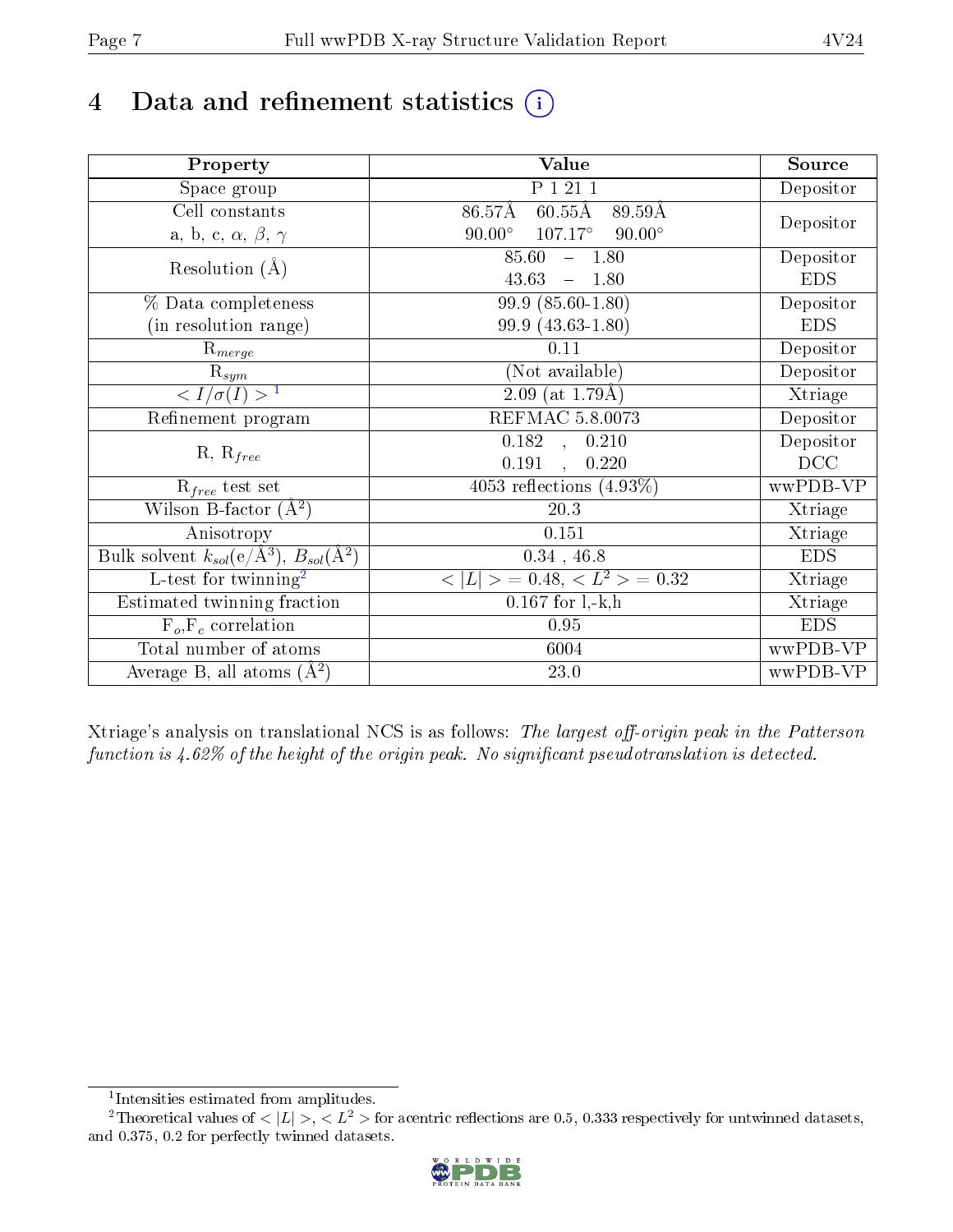# 5 Model quality  $(i)$

## 5.1 Standard geometry  $(i)$

Bond lengths and bond angles in the following residue types are not validated in this section: GYR, ACT

The Z score for a bond length (or angle) is the number of standard deviations the observed value is removed from the expected value. A bond length (or angle) with  $|Z| > 5$  is considered an outlier worth inspection. RMSZ is the root-mean-square of all Z scores of the bond lengths (or angles).

| Mol | Chain |             | Bond lengths | Bond angles |                 |  |
|-----|-------|-------------|--------------|-------------|-----------------|--|
|     |       | <b>RMSZ</b> | $\# Z  > 5$  | RMSZ        | # $ Z  > 5$     |  |
|     |       | 0.68        | 0/2805       | 0.75        | $1/3812(0.0\%)$ |  |
|     | B     | 0.67        | 0/2801       | 0.76        | $2/3805(0.1\%)$ |  |
| AĦ  | АH    | 0.67        | 0/5606       | 0.75        | $3/7617(0.0\%)$ |  |

There are no bond length outliers.

All (3) bond angle outliers are listed below:

| Mol | $\mid$ Chain $\mid$ Res $\mid$ Type |      |              | Atoms                      |      | Observed $(^\circ)$   Ideal $(^\circ)$ |        |
|-----|-------------------------------------|------|--------------|----------------------------|------|----------------------------------------|--------|
|     |                                     | 303- | ARG          | NE-CZ-NH1                  | -587 | 123 24                                 | 120.30 |
|     |                                     | 180. | A R G        | $N_{\rm E- CZ-NH1}$   5.46 |      | 123.03                                 | 120.30 |
|     |                                     | 303  | $\rm{ARG}^-$ | NE-CZ-NH1   5.23           |      | 122.92                                 | 120.30 |

There are no chirality outliers.

There are no planarity outliers.

### 5.2 Too-close contacts  $(i)$

In the following table, the Non-H and H(model) columns list the number of non-hydrogen atoms and hydrogen atoms in the chain respectively. The H(added) column lists the number of hydrogen atoms added and optimized by MolProbity. The Clashes column lists the number of clashes within the asymmetric unit, whereas Symm-Clashes lists symmetry related clashes.

|  |      |      |    | Mol   Chain   Non-H   H(model)   H(added)   Clashes   Symm-Clashes |
|--|------|------|----|--------------------------------------------------------------------|
|  | 2735 | 2741 |    |                                                                    |
|  | 2723 | 2737 | 20 |                                                                    |
|  | 33   |      |    |                                                                    |
|  | 33   |      |    |                                                                    |
|  |      |      |    |                                                                    |
|  | 229  |      |    |                                                                    |

Continued on next page...

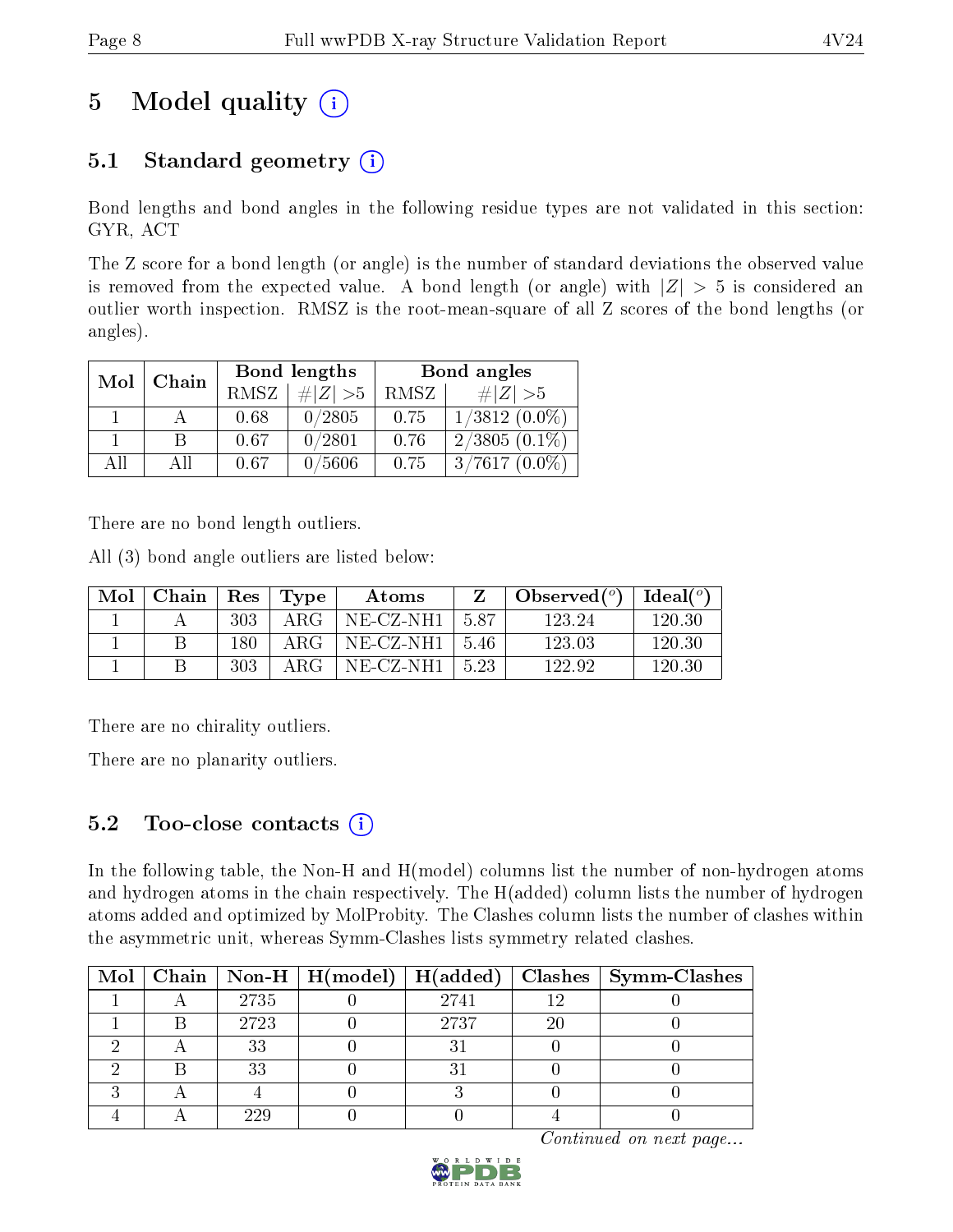Continued from previous page...

| Mol |  |  | Chain   Non-H   H(model)   H(added)   Clashes   Symm-Clashes |  |
|-----|--|--|--------------------------------------------------------------|--|
|     |  |  |                                                              |  |
|     |  |  |                                                              |  |

The all-atom clashscore is defined as the number of clashes found per 1000 atoms (including hydrogen atoms). The all-atom clashscore for this structure is 3.

All (31) close contacts within the same asymmetric unit are listed below, sorted by their clash magnitude.

| Atom-1             | Atom-2                             | Interatomic       | Clash             |
|--------------------|------------------------------------|-------------------|-------------------|
|                    |                                    | distance $(A)$    | overlap $(A)$     |
| 1:A:108:ASN:HB3    | 4:A:2010:HOH:O                     | 1.75              | 0.86              |
| 1: A: 166: GLY: O  | 4:A:2051:HOH:O                     | 2.01              | 0.79              |
| 1:A:287:ALA:O      | 1: A: 382: ARG: NH1                | $\overline{2.18}$ | 0.76              |
| 1:B:287:ALA:O      | 1:B:382:ARG:NH1                    | 2.20              | 0.73              |
| 1: B: 166: GLY: O  | 4:B:2065:HOH:O                     | 2.06              | 0.73              |
| 1: A:340: ASP:OD1  | 4: A: 2179: HOH:O                  | 2.10              | 0.70              |
| 1: A:393: GLU:OE1  | $1:B:272:\overline{\text{ARG:NE}}$ | 2.26              | 0.68              |
| 1:B:309:PRO:O      | 4:B:2175:HOH:O                     | $\overline{2.11}$ | 0.67              |
| 1:A:318:GLY:HA3    | 4:A:2157:HOH:O                     | 2.05              | 0.55              |
| 1:B:449:SER:HB2    | 4: B:2126: HOH:O                   | $\overline{2.08}$ | 0.54              |
| 1:B:318:GLY:HA3    | 4:B:2176:HOH:O                     | 2.11              | 0.51              |
| 1:B:144[B]:ASN:OD1 | 1:B:147:ARG:HB3                    | $\overline{2.12}$ | 0.49              |
| 1:B:265:LEU:HA     | 1:B:430:LEU:HD11                   | 1.95              | 0.48              |
| 1:B:262:ASP:HB3    | 1:B:285:ARG:HD3                    | 1.96              | 0.47              |
| 1:B:143:ARG:O      | 1:B:144[B]:ASN:HB3                 | $\overline{2.14}$ | 0.47              |
| 1: B: 384: MET: SD | 1:B:387:ARG:NH1                    | 2.88              | 0.46              |
| 1: A: 384: MET: SD | 1: A: 387: ARG: NH1                | 2.89              | 0.46              |
| 1: A:265:LEU:HA    | 1:A:430:LEU:HD11                   | 1.98              | 0.45              |
| 1:A:169:LEU:HA     | 1:A:169:LEU:HD12                   | 1.88              | 0.45              |
| 1:B:143:ARG:O      | 1:B:144[B]:ASN:CB                  | $\overline{2.65}$ | 0.45              |
| 1:A:228:LEU:HA     | 1:A:448:VAL:HG11                   | 1.98              | 0.44              |
| 1:Bi:112:GLY:CA    | 1: B: 196: ALA: O                  | 2.65              | 0.44              |
| 1:B:228:LEU:HA     | 1:B:448:VAL:HG11                   | 2.01              | 0.43              |
| 1:B:165[A]:SER:OG  | 1:B:166:GLY:N                      | $\overline{2.51}$ | 0.42              |
| 1:B:262:ASP:HB3    | 1:B:285:ARG:CD                     | $\overline{2.50}$ | 0.42              |
| 1:B:99:ARG:NH1     | 4:B:2005:HOH:O                     | 2.51              | 0.42              |
| 1:B:419:ASP:OD1    | 4:B:2234:HOH:O                     | $\overline{2.21}$ | $\overline{0.42}$ |
| 1:B:125:GLN:HB3    | 1:B:126:PRO:HD3                    | 2.02              | 0.41              |
| 1:B:234:SER:HB2    | 1:B:449:SER:OG                     | 2.21              | 0.41              |
| 1: A:285: ARG: HA  | 1:A:285:ARG:HD3                    | 1.88              | 0.40              |
| 1:A:234:SER:HB2    | 1: A:449: SER:OG                   | $\overline{2.21}$ | 0.40              |

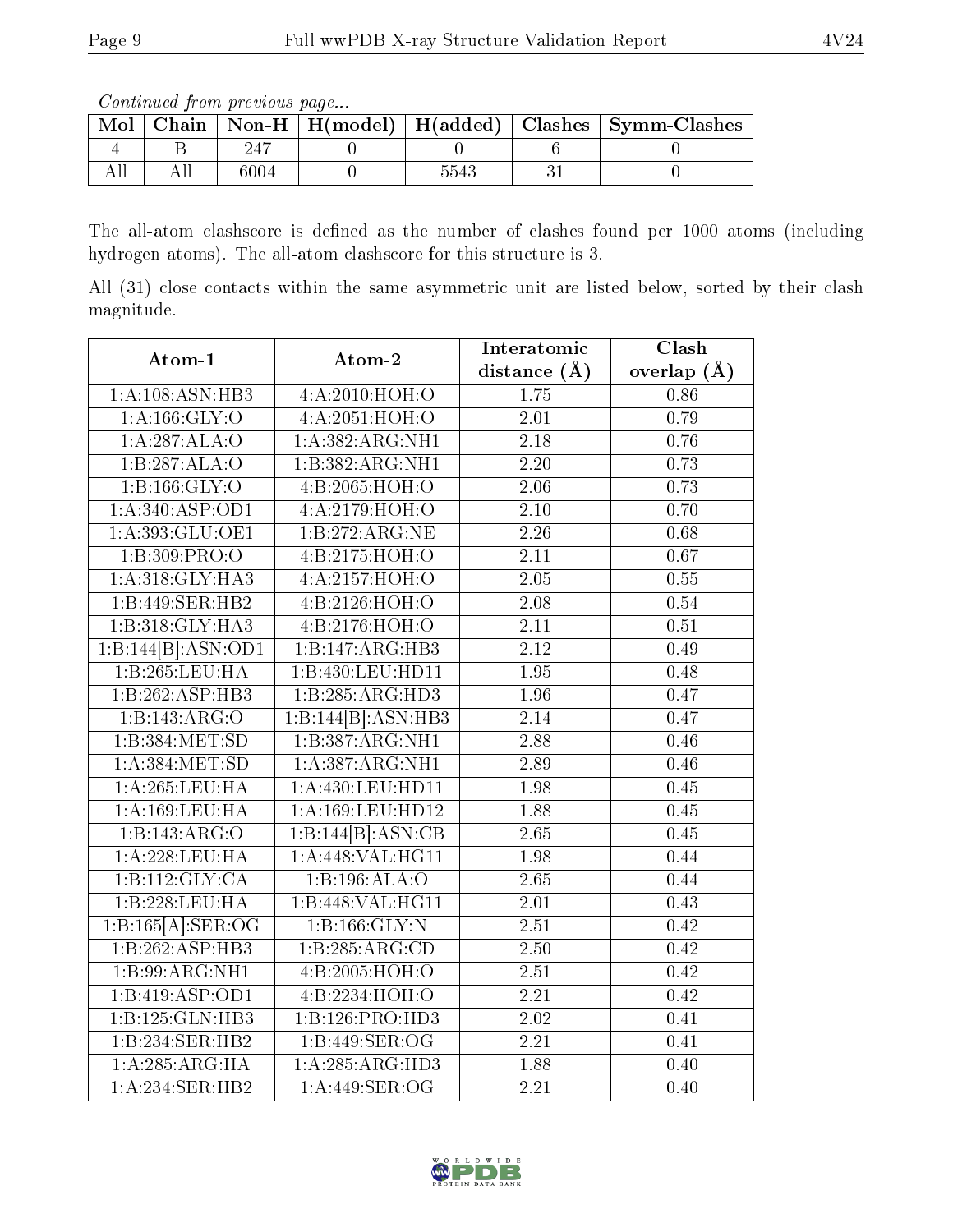There are no symmetry-related clashes.

## 5.3 Torsion angles (i)

#### 5.3.1 Protein backbone  $(i)$

In the following table, the Percentiles column shows the percent Ramachandran outliers of the chain as a percentile score with respect to all X-ray entries followed by that with respect to entries of similar resolution.

The Analysed column shows the number of residues for which the backbone conformation was analysed, and the total number of residues.

| Mol | Chain | Analysed                     | Allowed   Outliers<br>Favoured |           |          | Percentiles   |    |
|-----|-------|------------------------------|--------------------------------|-----------|----------|---------------|----|
|     |       | 352/371(95%)                 | $ 346(98\%)$                   | $3(1\%)$  | $3(1\%)$ | $17$ 6        |    |
|     |       | $349/371(94\%)$   340 (97\%) |                                | 9 (3%)    |          | $100$   $100$ |    |
| All | All   | $701/742(94\%)$              | 686(98%)                       | $12(2\%)$ | $3(0\%)$ |               | 21 |

All (3) Ramachandran outliers are listed below:

| Mol | Chain | $\operatorname{Res}% \left( \mathcal{N}\right) \equiv\operatorname{Res}(\mathcal{N}_{0},\mathcal{N}_{0})$ | Type' |  |
|-----|-------|-----------------------------------------------------------------------------------------------------------|-------|--|
|     |       | <b>200</b>                                                                                                | ASN   |  |
|     |       | 165[A]                                                                                                    | SER.  |  |
|     |       | 165 B                                                                                                     | кн: Н |  |

#### 5.3.2 Protein sidechains  $(i)$

In the following table, the Percentiles column shows the percent sidechain outliers of the chain as a percentile score with respect to all X-ray entries followed by that with respect to entries of similar resolution.

The Analysed column shows the number of residues for which the sidechain conformation was analysed, and the total number of residues.

| Mol | Chain | Analysed        | Rotameric    | Outliers | Percentiles |    |  |
|-----|-------|-----------------|--------------|----------|-------------|----|--|
|     |       | $290/310(94\%)$ | 286 $(99\%)$ | $4(1\%)$ | 67          | 59 |  |
|     |       | $288/310(93\%)$ | 284 $(99\%)$ | $4(1\%)$ | 67          | 59 |  |
| All | All   | $578/620(93\%)$ | 570 (99%)    | $8(1\%)$ | 67          | 59 |  |

All (8) residues with a non-rotameric sidechain are listed below:

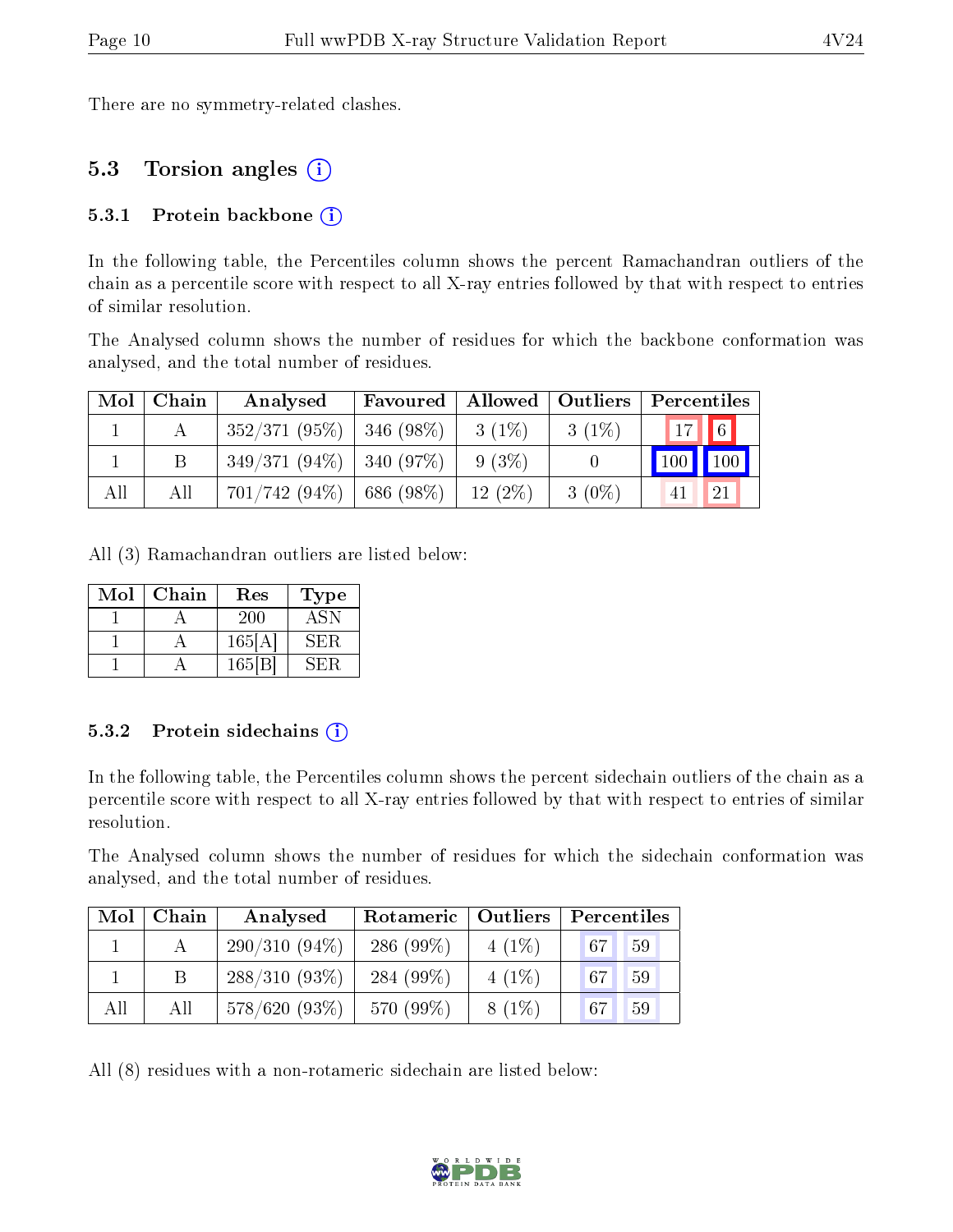| Mol | Chain | Res | Type       |
|-----|-------|-----|------------|
| 1   |       | 113 | <b>LYS</b> |
| 1   | А     | 285 | ARG        |
| 1   | А     | 340 | <b>ASP</b> |
| 1   | А     | 363 | MET        |
| 1   | В     | 272 | $\rm{ARG}$ |
| 1   | В     | 285 | ARG        |
| 1   | В     | 340 | ASP        |
|     |       | 363 | MET        |

Some sidechains can be flipped to improve hydrogen bonding and reduce clashes. All (1) such sidechains are listed below:

| VIol | Chain   Res | рe |  |
|------|-------------|----|--|
|      |             |    |  |

#### $5.3.3$  RNA  $(i)$

There are no RNA molecules in this entry.

#### 5.4 Non-standard residues in protein, DNA, RNA chains (i)

There are no non-standard protein/DNA/RNA residues in this entry.

#### 5.5 Carbohydrates  $(i)$

There are no carbohydrates in this entry.

### 5.6 Ligand geometry  $(i)$

3 ligands are modelled in this entry.

In the following table, the Counts columns list the number of bonds (or angles) for which Mogul statistics could be retrieved, the number of bonds (or angles) that are observed in the model and the number of bonds (or angles) that are defined in the Chemical Component Dictionary. The Link column lists molecule types, if any, to which the group is linked. The Z score for a bond length (or angle) is the number of standard deviations the observed value is removed from the expected value. A bond length (or angle) with  $|Z| > 2$  is considered an outlier worth inspection. RMSZ is the root-mean-square of all Z scores of the bond lengths (or angles).

| Mol | Type | Chain | Res  | Link   | Bond lengths    |          |                        | Bond angles |          |                          |
|-----|------|-------|------|--------|-----------------|----------|------------------------|-------------|----------|--------------------------|
|     |      |       |      |        | Counts          | RMSZ     | . $\# Z^{\perp} $<br>↵ | Counts      | RMSZ     | $\# Z'$                  |
|     |      |       | 1451 | $\sim$ | . റ. റ<br>1.0.0 | $1.35 -$ |                        | $\rm 0.3.3$ | $0.00\,$ | $\overline{\phantom{a}}$ |

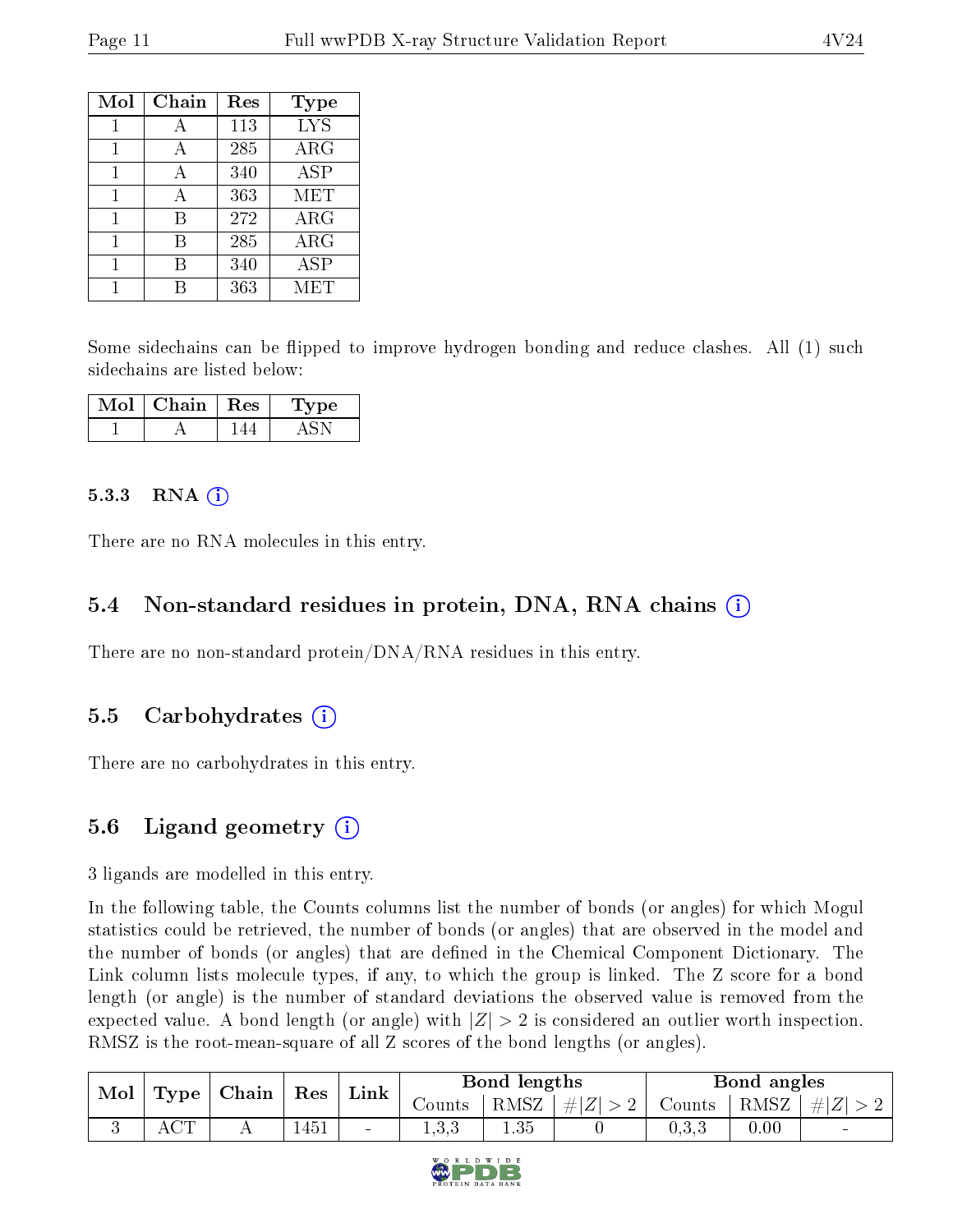| Mol | Type        | Chain | Res  | Link   | Bond lengths |      |             | Bond angles |      |         |
|-----|-------------|-------|------|--------|--------------|------|-------------|-------------|------|---------|
|     |             |       |      |        | Counts       | RMSZ | # $ Z  > 2$ | Counts      | RMSZ | # Z     |
|     | ${\rm GYR}$ |       | 1450 |        | 36,36,36     | 0.91 | 2(5%)       | 48,50,50    | 0.74 | $(2\%)$ |
|     | GYR         |       | 1450 | $\sim$ | 36,36,36     | 0.98 | 2(5%)       | 48,50,50    | 0.82 | 2(4%)   |

In the following table, the Chirals column lists the number of chiral outliers, the number of chiral centers analysed, the number of these observed in the model and the number defined in the Chemical Component Dictionary. Similar counts are reported in the Torsion and Rings columns. '-' means no outliers of that kind were identified.

|      |    |      |        | Mol   Type   Chain   Res   Link   Chirals | Torsions                 | Rings |
|------|----|------|--------|-------------------------------------------|--------------------------|-------|
| GYR. | B. | 1450 | $\sim$ | <b>Contract Contract</b>                  | $2/22/32/32$   0/4/4/4   |       |
| GYR. |    | 1450 |        |                                           | $2/22/32/32$   $0/4/4/4$ |       |

All (4) bond length outliers are listed below:

| Mol | Chain | Res  | Type       | Atoms    | Z    | Observed(A) | Ideal(A) |
|-----|-------|------|------------|----------|------|-------------|----------|
|     |       | 1450 | GYR.       | CAX-NAY  | 4.52 | 1.55        | 1.47     |
|     |       | 1450 | GYR.       | ∟CAX-NAY | 4.20 | 1.54        | 1.47     |
|     |       | 1450 | <b>GYR</b> | CAZ-NAY  | 2.69 | 1.54        | 1.47     |
|     |       | 1450 |            | CAZ-NAY  | 2.38 | 1.53        | 1 47     |

All (3) bond angle outliers are listed below:

| Mol | Chain | Res   | Type | Atoms        |       | Observed $(°)$ | Ideal (°) |
|-----|-------|-------|------|--------------|-------|----------------|-----------|
|     |       | 1450  | GYR. | CBA-CAZ-NAY  | -3.04 | 109.77         | 103.91    |
|     |       | 1450. | GYR. | CBA-CAZ-NAY  | 2.94  | 109.58         | 103.91    |
|     |       | 1450  | GYR. | -CAU-CAX-NAY | 2.39  | 116.67         | 112.75    |

There are no chirality outliers.

All (4) torsion outliers are listed below:

|                      | $Mol$   Chain | Res  | Type  | Atoms           |
|----------------------|---------------|------|-------|-----------------|
| $\ddot{\phantom{0}}$ | R             | 1450 | GYR.  | CAB-CAI-SAJ-OBF |
| $\Omega$             |               | 1450 | -GYR- | CAB-CAI-SAJ-OBF |
| 2                    | R             | 1450 | GYR.  | CAB-CAI-SAJ-CAK |
| റ                    |               | 1450 | GYR - | CAB-CAI-SAJ-CAK |

There are no ring outliers.

No monomer is involved in short contacts.

The following is a two-dimensional graphical depiction of Mogul quality analysis of bond lengths,

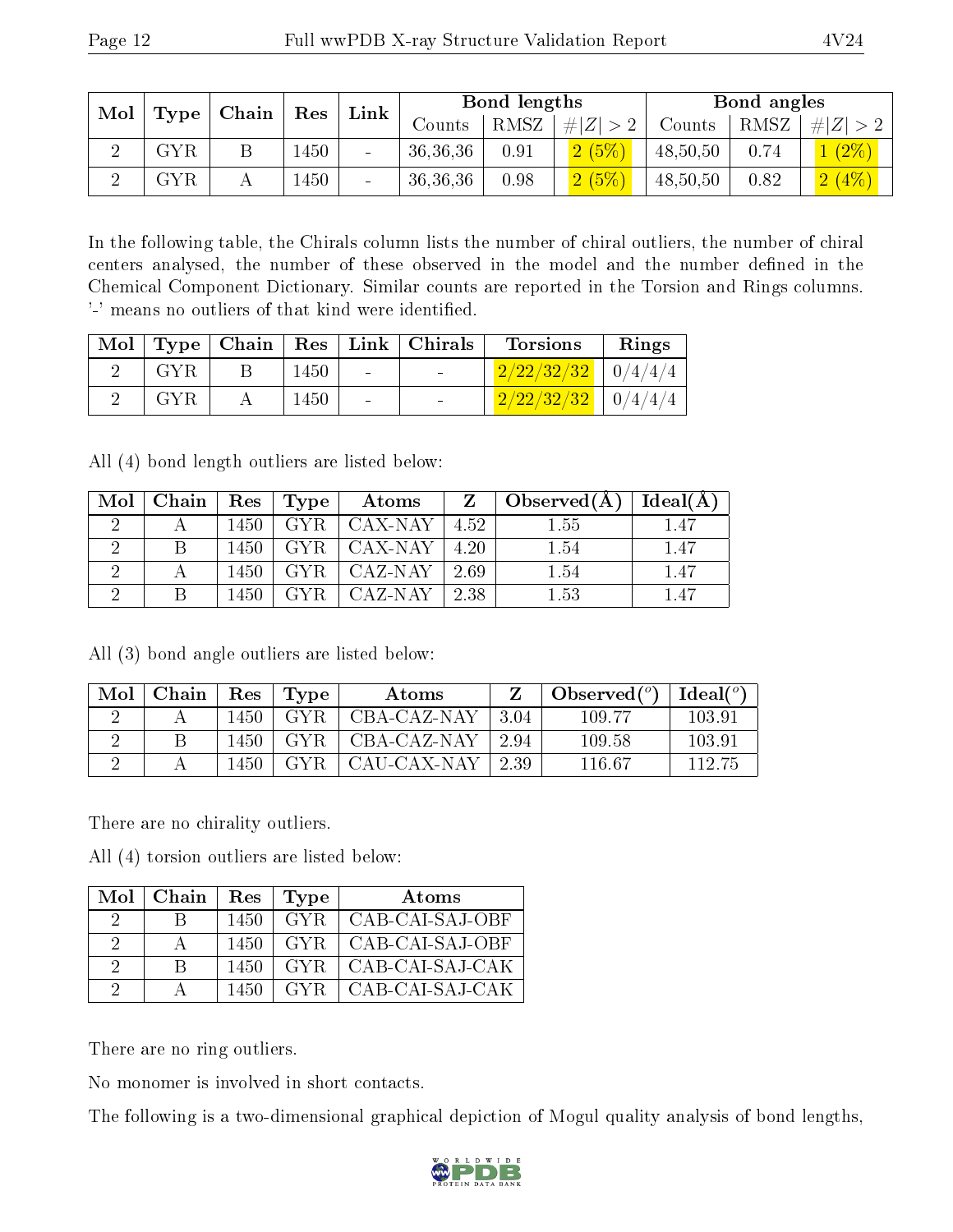bond angles, torsion angles, and ring geometry for all instances of the Ligand of Interest. In addition, ligands with molecular weight > 250 and outliers as shown on the validation Tables will also be included. For torsion angles, if less then 5% of the Mogul distribution of torsion angles is within 10 degrees of the torsion angle in question, then that torsion angle is considered an outlier. Any bond that is central to one or more torsion angles identified as an outlier by Mogul will be highlighted in the graph. For rings, the root-mean-square deviation (RMSD) between the ring in question and similar rings identified by Mogul is calculated over all ring torsion angles. If the average RMSD is greater than 60 degrees and the minimal RMSD between the ring in question and any Mogul-identified rings is also greater than 60 degrees, then that ring is considered an outlier. The outliers are highlighted in purple. The color gray indicates Mogul did not find sufficient equivalents in the CSD to analyse the geometry.



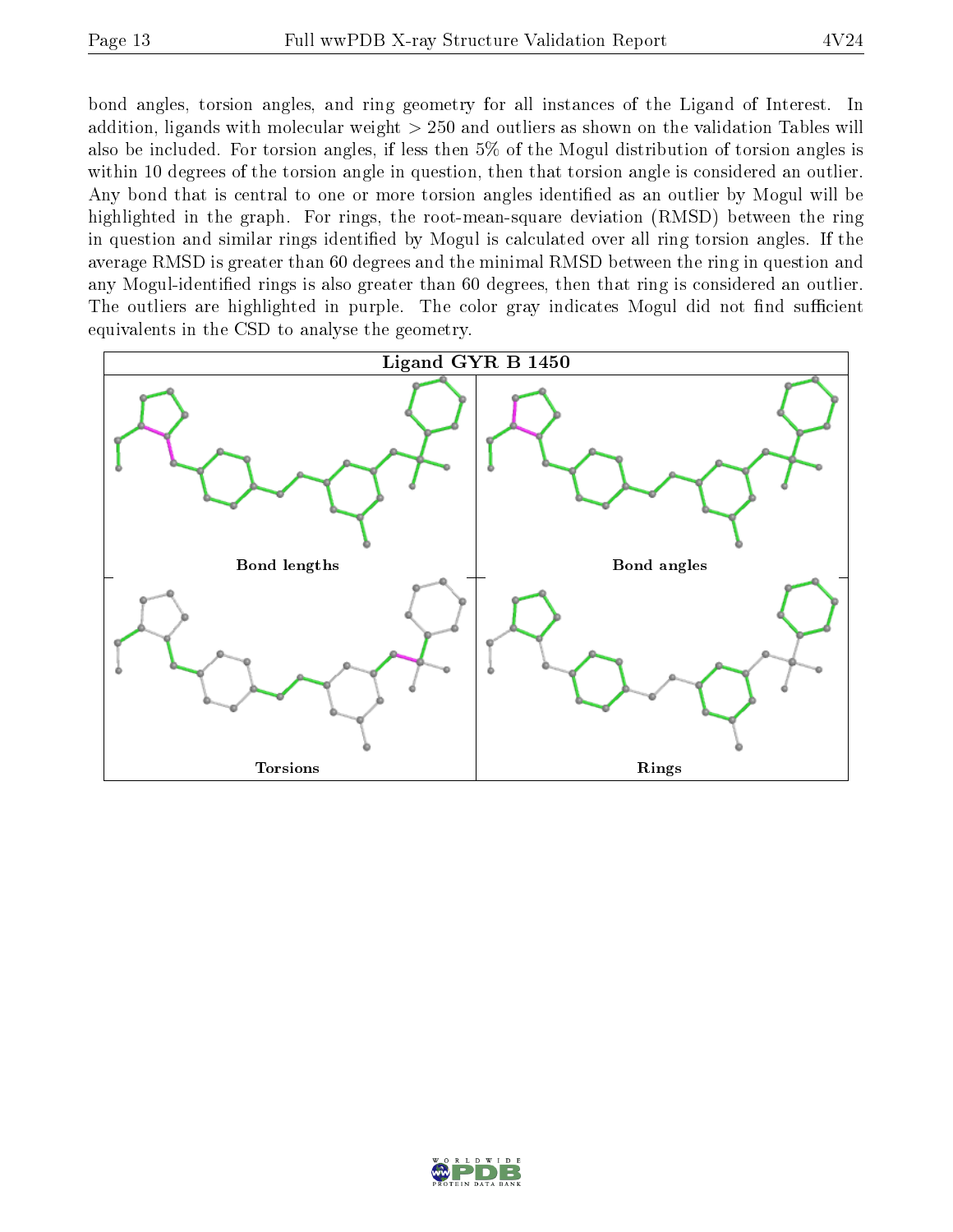

## 5.7 [O](https://www.wwpdb.org/validation/2017/XrayValidationReportHelp#nonstandard_residues_and_ligands)ther polymers (i)

There are no such residues in this entry.

## 5.8 Polymer linkage issues (i)

There are no chain breaks in this entry.

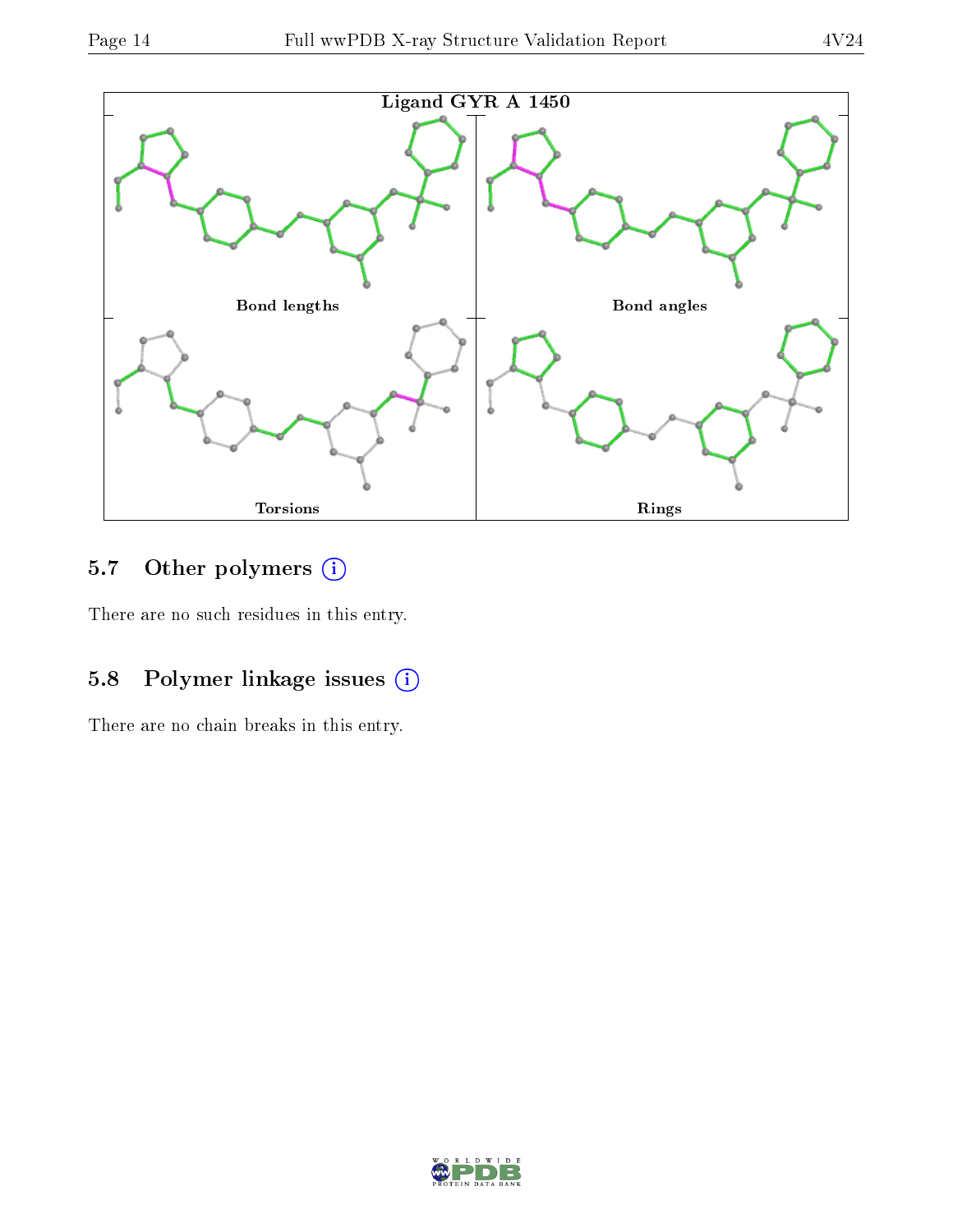# 6 Fit of model and data  $\left( \cdot \right)$

## 6.1 Protein, DNA and RNA chains (i)

In the following table, the column labelled  $#RSRZ>2'$  contains the number (and percentage) of RSRZ outliers, followed by percent RSRZ outliers for the chain as percentile scores relative to all X-ray entries and entries of similar resolution. The OWAB column contains the minimum, median,  $95<sup>th</sup>$  percentile and maximum values of the occupancy-weighted average B-factor per residue. The column labelled  $Q < 0.9$  lists the number of (and percentage) of residues with an average occupancy less than 0.9.

| Mol | Chain | Analysed        | ${ <\hspace{-1.5pt}{\mathrm{RSRZ}} \hspace{-1.5pt}>}$ | $\#\text{RSRZ}{>}2$ |  | $\vert$ OWAB( $\rm A^2)$ ) | $\rm Q\textcolor{black}{<}0.9$ |
|-----|-------|-----------------|-------------------------------------------------------|---------------------|--|----------------------------|--------------------------------|
|     |       | $351/371(94\%)$ | $-0.41$                                               | $2(0\%)$ 89 87      |  | 11, 20, 39, 64             |                                |
|     |       | $349/371(94\%)$ | $-0.37$                                               | $2(0\%)$ 89 87      |  | 11, 20, 39, 63             |                                |
| All | All   | $700/742(94\%)$ | $-0.39$                                               | $4(0\%)$ 89 87      |  | 11, 20, 39, 64             |                                |

All (4) RSRZ outliers are listed below:

| Mol | Chain | ${\mathop{\mathrm{Res}}\nolimits}$ | Type       | <b>RSRZ</b> |
|-----|-------|------------------------------------|------------|-------------|
|     |       | 310                                | ALA        | 3.0         |
|     |       | 311                                | <b>SER</b> | 2.8         |
|     |       | 310                                | ALA        | 2.7         |
|     |       | 311                                | SER.       | 2.5         |

## 6.2 Non-standard residues in protein, DNA, RNA chains (i)

There are no non-standard protein/DNA/RNA residues in this entry.

### 6.3 Carbohydrates (i)

There are no carbohydrates in this entry.

## $6.4$  Ligands  $(i)$

In the following table, the Atoms column lists the number of modelled atoms in the group and the number defined in the chemical component dictionary. The B-factors column lists the minimum, median,  $95<sup>th</sup>$  percentile and maximum values of B factors of atoms in the group. The column labelled  $Q< 0.9$  lists the number of atoms with occupancy less than 0.9.

|        |  |  | $\mid$ Mol $\mid$ Type $\mid$ Chain $\mid$ Res $\mid$ Atoms $\mid$ RSCC $\mid$ RSR $\mid$ B-factors(Å <sup>2</sup> ) $\mid$ Q<0.9 |  |
|--------|--|--|-----------------------------------------------------------------------------------------------------------------------------------|--|
| $ACT-$ |  |  | $1451$   $4/4$   0.79   0.12   $47,49,49,51$                                                                                      |  |

Continued on next page...

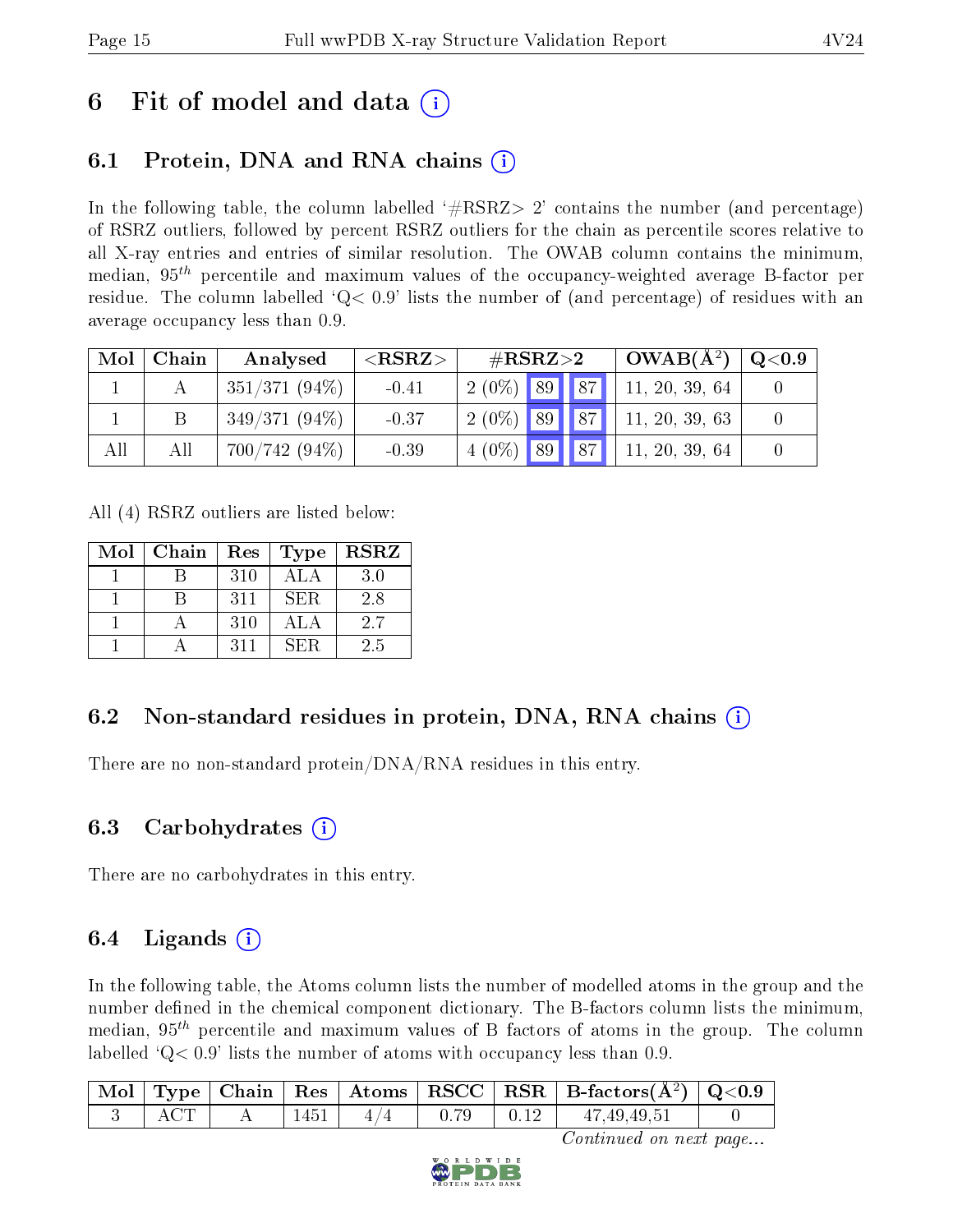Continued from previous page...

| Mol |     |      |          |      | $\perp$ Type   Chain   Res   Atoms   RSCC   RSR   B-factors( $\rm \AA^2)$   Q<0.9 |  |
|-----|-----|------|----------|------|-----------------------------------------------------------------------------------|--|
|     | GYR | 1450 | $-33/33$ | 0.88 | 25, 30, 36, 38                                                                    |  |
|     | GYR | 1450 | 33/33    | 0.88 | 23, 30, 37, 39                                                                    |  |

The following is a graphical depiction of the model fit to experimental electron density of all instances of the Ligand of Interest. In addition, ligands with molecular weight  $> 250$  and outliers as shown on the geometry validation Tables will also be included. Each fit is shown from different orientation to approximate a three-dimensional view.